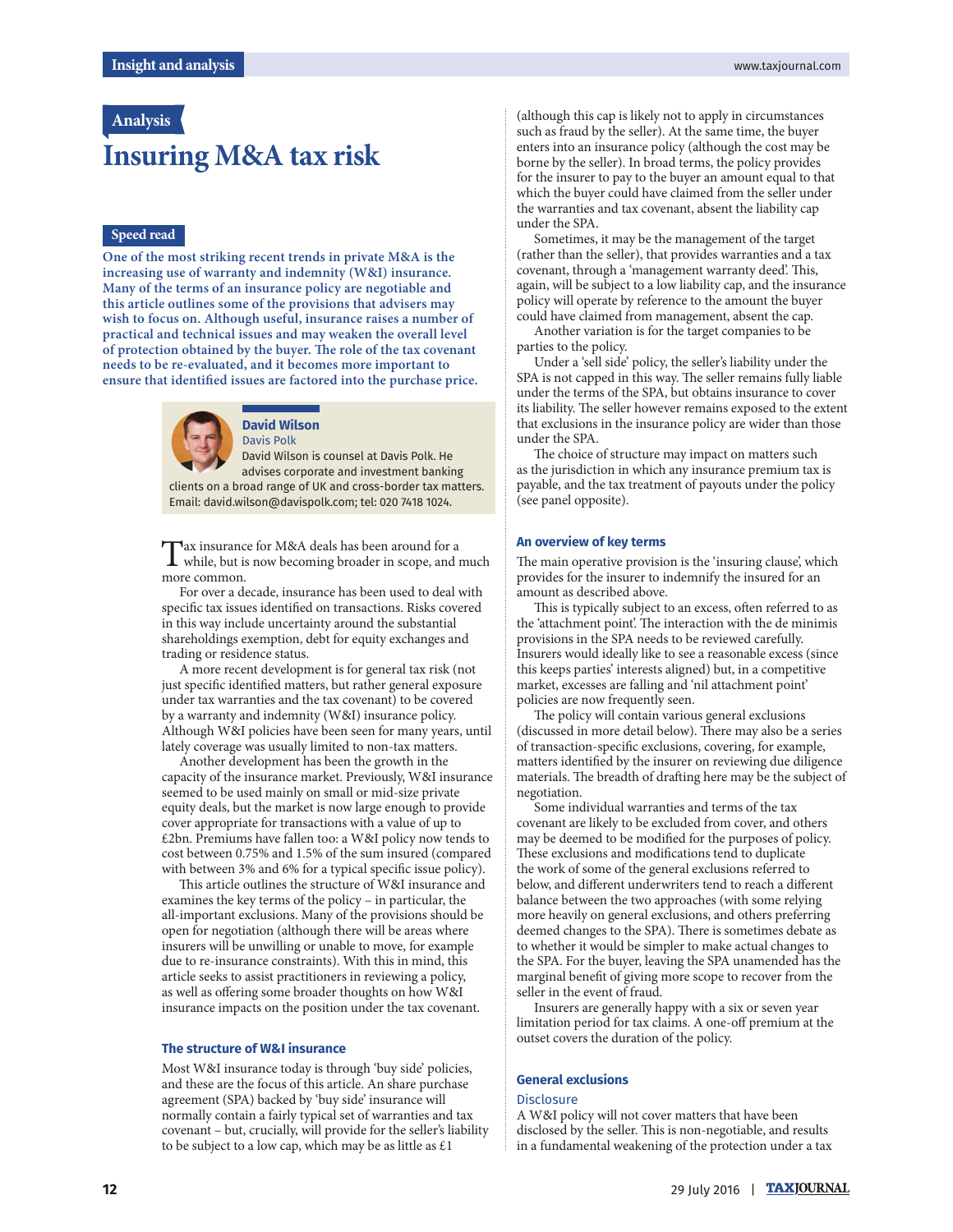#### covenant.

Given the importance of disclosure, it is worth focusing on what, precisely, it means for something to be 'disclosed'. This will depend on the definition used in the policy, which will often follow the wording in the SPA. New Hearts Ltd v Cosmopolitan Investments Ltd [1997] 2 BCLC 249 and Infiniteland Ltd v Artisan Contracting Ltd [2005] EWCA Civ 758 are instructive as to how these provisions may be interpreted, and results may be surprising where, for example, a tax issue is discussed in general terms, but the detailed consequences are not spelt out.

Where a matter has been disclosed, or is otherwise discovered by the buyer (so as to be excluded under a general W&I policy), it may be possible to obtain cover under a bolt-on specific issue policy, for an additional premium.

#### Buyer's knowledge

A W&I policy will not normally cover matters which the buyer knows about.

The wording of the 'knowledge' exclusion requires close attention. Does it cover constructive, as well as actual, knowledge? Whose knowledge counts? What triggers the exclusion: knowledge of an event, or knowledge also that such event could give rise to tax which may be covered by the policy? Consider also including wording to limit the harsh effects of the *uberrimae fides* rule: is it appropriate that (potentially inadvertent) non-disclosure of any matter by the insured to the insurer could make the whole policy voidable? (Although when the Insurance Act 2015 comes into force on 12 August, the position here will change somewhat.)

Coverage for matters which come to light between signing and completion may be a contentious issue.

The knowledge exclusion can lead to a divergence of interests. In particular, advisers need to appreciate that excessively cautious references in due diligence reports might weaken the position of the buyer under the W&I policy. Insurers understand the broader hazards in this area. To deal with this, and encourage detailed due diligence, they may, on the one hand, offer bolt-on specific issue insurance (not subject to the same knowledge exclusion) or potentially, in limited circumstances, agree to disregard certain knowledge. On the other hand, insurers are likely to require their own access to data rooms, and may retain their own advisers, in particular to confirm that the coverage of due diligence reports is appropriate.

#### Transfer pricing

A W&I policy will not cover transfer pricing (and specific issue insurance is unlikely to be available either). This exclusion may extend to the diverted profits tax (including the avoided PE side of this tax).

#### Secondary liabilities

Coverage may be excluded, although practice seems to vary.

#### Reliefs

A W&I policy will not underwrite the post-completion availability of reliefs. Check, though, that this exclusion does not overreach. It should not catch any clawing back of historically claimed reliefs which might be triggered by the transaction.

#### Avoidance schemes

An exclusion may be worded to cover schemes notifiable under DOTAS. If so, beware the breadth of the new 'financial products' hallmark. Whilst there is generally a good case for taking a realistic, purposive approach in

#### **Points to consider**

#### **Insurance premium tax**

- The premium for a W&I policy is likely to be subject to insurance premium tax (IPT). On a cross-border transaction, it needs to be determined where, and at what rate, IPT is payable.
- Liability to IPT is sometimes thought of as depending on where the policyholder is resident. This, however, is an oversimplification.
- Pending Brexit, the territorial scope of IPT is based on EU law. IPT is levied in accordance with article 401 of Council Directive 2006/112/EC. Council Directives 88/357/EEC and 92/49/EEC (which apply throughout the EEA, not just the EU) allocate taxing rights by identifying 'the member state where the risk is situated'.
- Where insurance does not relate to buildings or vehicles, these state that risk is located where 'the policyholder's establishment is situated'. The CJEU has, however, held that where risk relates to subsidiaries of a policyholder, the place of establishment of those subsidiaries is also relevant (*Kvaerner plc v Staatssecretaris van Financien* (Case C-191/99)). This is reflected in HMRC guidance.
- Liability to IPT may, strictly, need to be apportioned between jurisdictions. Furthermore, there may be a technical question around the implementation of directives into the UK IPT legislation, since SI 2001/2635 was largely repealed by SI 2009/3075.
- Any resulting uncertainty should not, however, normally cause difficulties for the policyholder. Liability for UK IPT falls solely on the insurer (provided the insurer is established in the EU), and the policy will normally state that a specified amount is payable by the policyholder in respect of IPT.
- Bear in mind that IPT rates vary significantly between jurisdictions. The UK's main 9.5% rate will rise to 10% from October. In the Netherlands, the rate is 21%, whereas in Luxembourg it is just 4%. Some jurisdictions do not levy any equivalent of IPT. On larger transactions, these differences may be relevant in determining the location of the acquisition vehicle, and whether the policy is written in favour of the buyer, the seller, or the target.

#### **Tax on payouts**

- The tax treatment of payouts under a W&I policy is not straightforward and may depend on whether payments are made to the buyer, seller or target.
- Not being made from seller to buyer, proceeds are unlikely to be treated as adjustments to consideration.
- Payments might be taxable as income, particularly if made to the target – either under general principles (for example, if compensation for lost profits), or pursuant to CTA 2009 ss 103 and 210 (which can deem insurance payouts to be trading or property income, even where not of a revenue nature).
- More likely, payments could be regarded as capital sums derived from an asset. But which asset: shares in the target (with high base cost) or a chose in action comprising rights under the W&I policy (with little base cost)? Can *Zim Properties Ltd v Proctor*  [1985] STC 90 be distinguished? To what extent does TCGA 1992 s 23 help?
- Unhelpfully, HMRC has rejected the extension of ESC D33 to payments under a W&I policy.
- Some other tax systems have similar difficulties characterising insurance proceeds. On larger transactions, using an offshore acquisition vehicle might provide an alternative to paying for a gross-up in the W&I policy.

interpreting these rules (see 'The new DOTAS financial products hallmark' (Stephen Pevsner) Tax Journal, 8 April 2016), the broad wording of the legislation could potentially